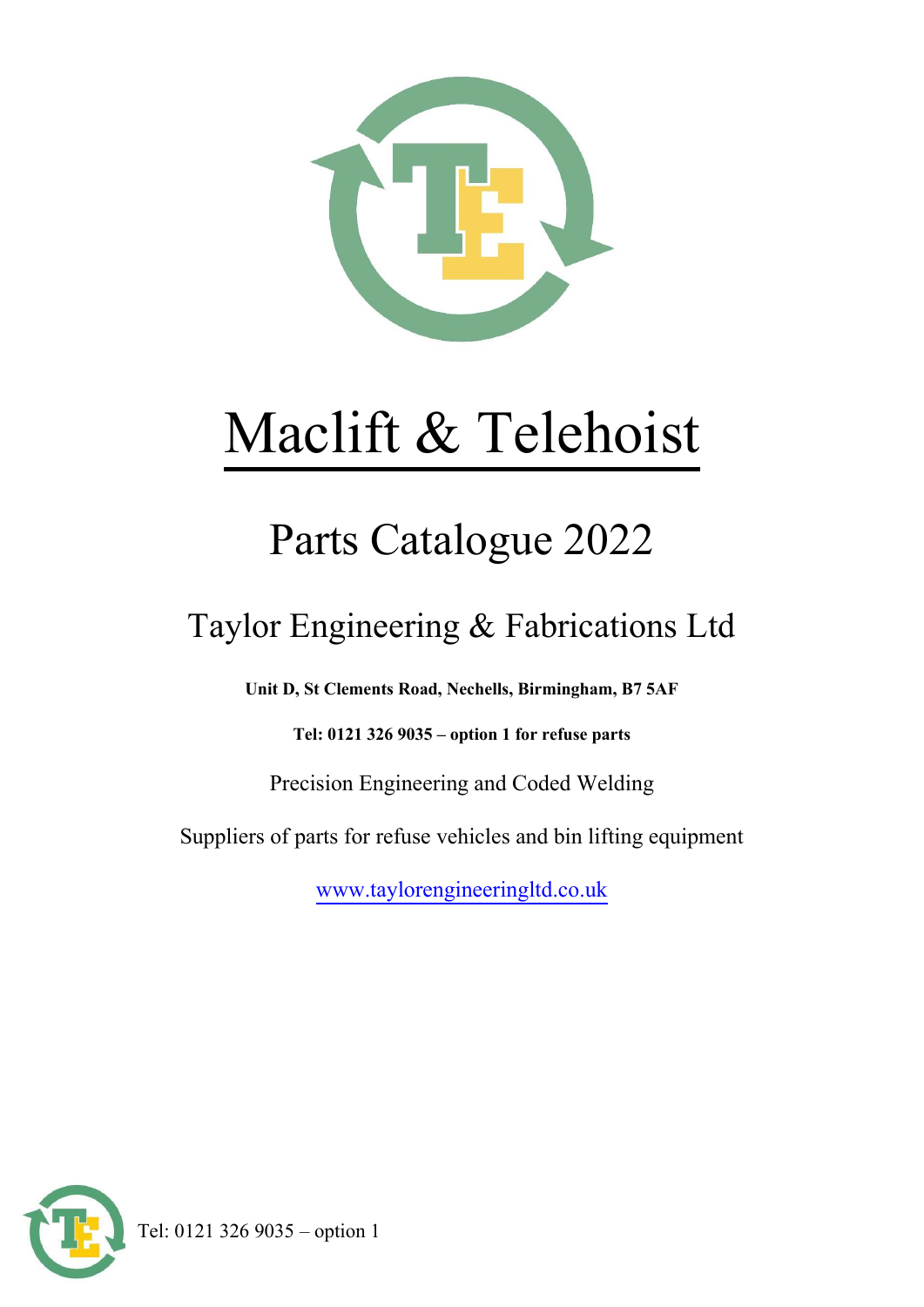| <b>Maclift Part</b> | <b>Description</b>                        | <b>Taylor Engineering Part</b> |
|---------------------|-------------------------------------------|--------------------------------|
| 22/11843            | <b>TOP SUSPENSION PLATE</b>               | <b>TEM1248</b>                 |
| 22/31170/06         | <b>Bush</b>                               |                                |
| 22/32051            | Skip net roller                           | <b>TEM1822</b>                 |
| 22/41150            | Pin                                       |                                |
| 22/41152            | Plate for pin                             |                                |
| 22/70006/A          | Cable tipping hook                        | <b>TEM1186</b>                 |
| 22/72573            | 4-pin 'T'PIECE CONNECTOR                  | <b>TEL2234</b>                 |
| C8/43               | Split leg cotter pin                      | TEM1248/1                      |
| MA1346              | PIN, for suspension plate                 | TEM1248/2                      |
| MA1347              | <b>WASHER</b>                             | TEM1248/3                      |
| N/A                 | <b>CLAMPS FOR TIPPING HOOK CABLE</b>      | TEM1186/1                      |
| N/A                 | <b>SKIP STOP CHOCK</b>                    | <b>TEM1310</b>                 |
| N/A                 | Match Box Proxy for Main Arm Ram Down     | <b>TEL2291</b>                 |
| N/A                 | Skip Tip Hook Air Cylinder                | <b>TEV3045</b>                 |
| N/A                 | Connecting Rod for TEV3045                | TEV3045/1                      |
| N/A                 | RELAY, fitted in RELAY BOX                | <b>TEL2169</b>                 |
| N/A                 | PROXY SWITCH, c/w loom & plug, main arm   | <b>TEL2290</b>                 |
| N/A                 | PTO SWITCH, with Handbrake Lock           | <b>TEL2295</b>                 |
| N/A                 | PROXY SWITCH, 18mm, NPN N/O               | <b>TEL2432</b>                 |
| N/A                 | TRIGGER KIT, SKIP HOOK                    | <b>TEM1255</b>                 |
| N/A                 | <b>SPRING DAMPER UNIT</b>                 | <b>TEM1439</b>                 |
| N/A                 | Bolt, special, for TEM1474                | TEM1474/1                      |
| N/A                 | DECAL, Skip Truck Control Valve, 4-handle | <b>TEM1905</b>                 |
| N/A                 | DECAL, Skip Truck Control Valve, 7-handle | <b>TEM1906</b>                 |
| N/A                 | <b>TIP HOOK BUMP STOP</b>                 | <b>TEM6093</b>                 |
| N/A                 | Joystick Operated valve for Tip Hook      | <b>TEV3036</b>                 |

## Maclift quick reference parts

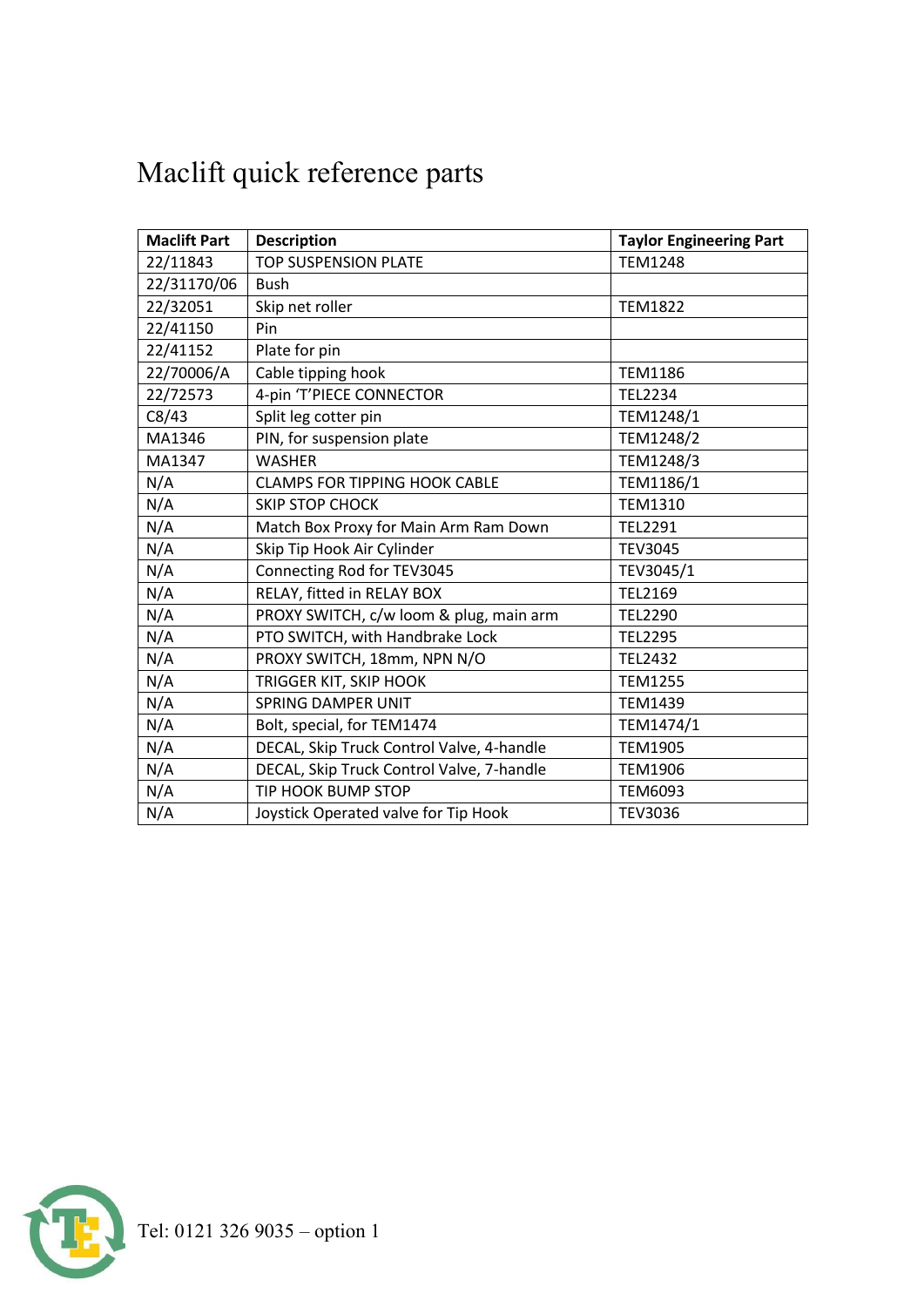| Telehoist Part No | <b>Description</b>                               | <b>Taylor Engineering Part No</b> |
|-------------------|--------------------------------------------------|-----------------------------------|
| 22/21103          | FILTER Skip truck Telehoist Maclift 8 mr1003a25a | TEF5023                           |
| 22/31075          | TIPPING HOOK, CH18PR Early                       | <b>TEM1263</b>                    |
| 22/31589          | TIPPING HOOK, CH18PR Late                        | <b>TEM1240</b>                    |
| 22/32006          | <b>ANCHOR TUBE ASS'Y</b>                         | TEM1822/1                         |
| 22/41024          | <b>WEAR PAD</b>                                  | <b>TEM1473</b>                    |
| 22/70006/A        | <b>CABLE TIPPING HOOK</b>                        | <b>TEM1186</b>                    |
| 22/70935/2        | <b>SPRING TIPPING HOOK</b>                       | TES4020                           |
| 33/93088/01       | CENTRE PIN, HOOKLOADER LH22                      | <b>TEM6063</b>                    |
| SP-B0002          | <b>BUSH, Rod End, Main Lift Ram</b>              | TEM1724                           |
| SP-B0018          | <b>BUSH, Stabiliser Wheel</b>                    | <b>TEM1726</b>                    |
| SP-E0001          | PRESSURE SWITCH, Main Control Valve              | <b>TEV3056</b>                    |
| SB-PA0001         | PIN; Main Lift Ram, Base End                     | <b>TEM1727</b>                    |
| SB-PA0004         | PIN; Stabiliser Wheel                            | TEM1729                           |
| SP-G013           | STABILISER ROLLER WHEEL                          | TEM1723                           |
| SP-G0020          | Bump stop/rest, tip hook arms                    | <b>TEM6093</b>                    |
| SP-G0187          | DECAL; Skip Control Valve, 7-handle              | <b>TEM1906</b>                    |
| SP-G0335          | <b>HOUSING TOP LOADER (HES)</b>                  | TEM1439/1                         |
| SP-G0336          | <b>SLIDE TOP LOADER</b>                          | TEM1439/2                         |
| SP-G0325          | PIN FOR CLEVIS TOP LOADER                        | TEM1439/3                         |
| SP-G0323          | CLEVIS TOP LOADER 16mm                           | TEM1439/4                         |
| SP-G0324          | <b>SPRING TOP LOADER</b>                         | TEM1439/5                         |
| SP-G0590          | DECAL; Skip Control Valve, 4-handle              | <b>TEM1905</b>                    |
| N/A               | <b>TIPPING HOOK CH18PR</b>                       | <b>TEM1930</b>                    |
| N/A               | PROXY SWITCH, Hook Raise/Lower                   | TEL2263                           |
| N/A               | PROXY SWITCH c/w LOOM                            | <b>TEL2290</b>                    |
| N/A               | <b>TOP SUSPENSION PLATE</b>                      | <b>TEM1248</b>                    |
| N/A               | HOOK, Telehoist Roll on/off                      | <b>TEM1382</b>                    |
| N/A               | SHIM, Telehoist Skip, Bottom Arm                 | <b>TEM1474</b>                    |
| N/A               | BUSH, fits Roller Wheel TEM1723                  | TEM1723/1                         |
| N/A               | <b>BUSH, Base End Main Lift Ram</b>              | <b>TEM1725</b>                    |
| N/A               | PIN, Main Lift Ram, Rod End                      | <b>TEM1728</b>                    |
| N/A               | <b>SKIP NET ROLLER</b>                           | <b>TEM1822</b>                    |
| N/A               | AIR OPERATED JOYSTICK                            | <b>TEV3036</b>                    |

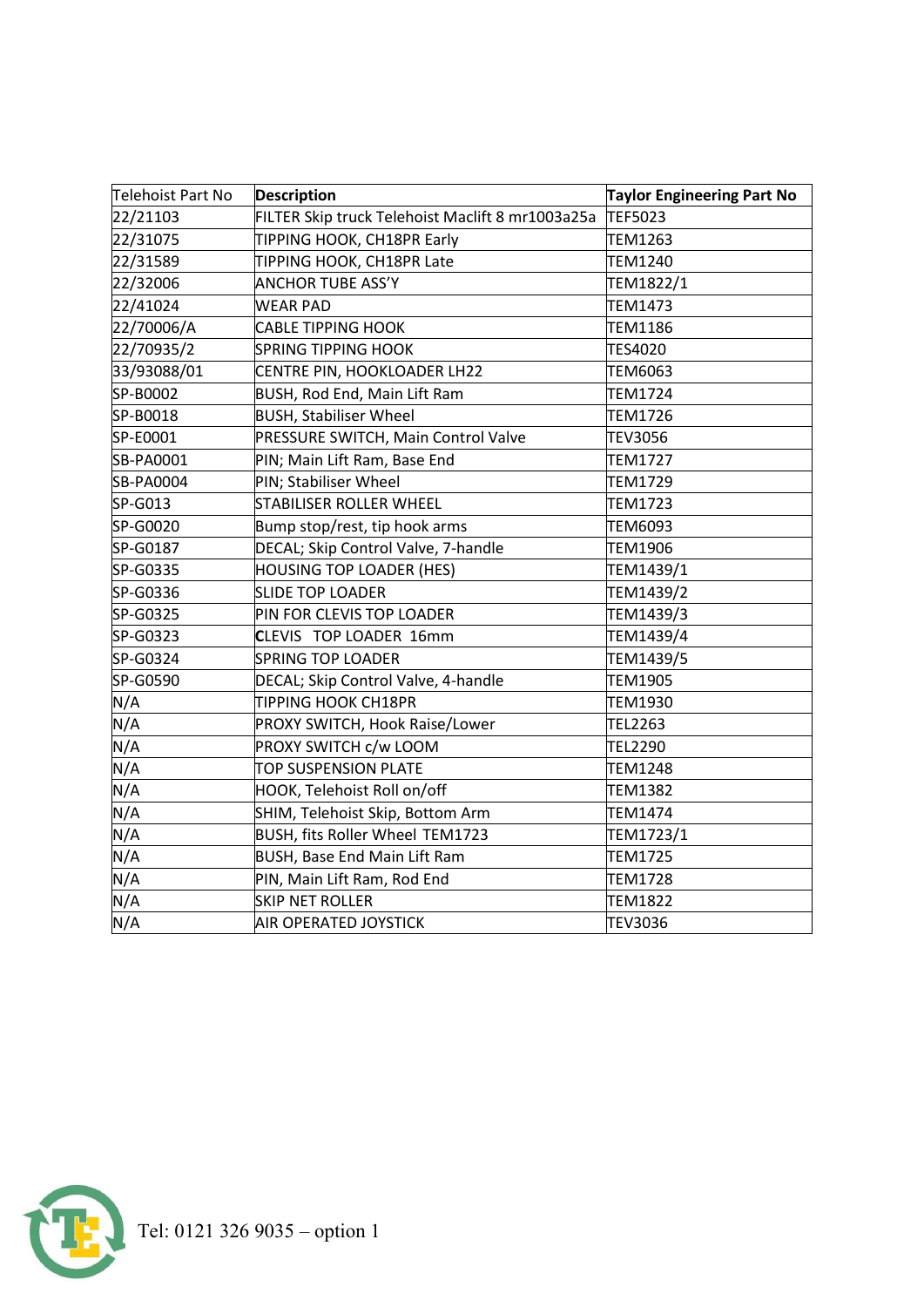#### Switches and Electrical

| TEL2169        | RELAY, fitted in RELAY BOX              |
|----------------|-----------------------------------------|
| <b>TEL2234</b> | 4-pin 'T'PIECE CONNECTOR                |
| <b>TEL2290</b> | PROXY SWITCH, c/w loom & plug, main arm |
| TEL2291        | Match Box Proxy for Main Arm Ram Down   |
| TEL2295        | PTO SWITCH, with Handbrake Lock         |
| <b>TEL2432</b> | PROXY SWITCH, 18mm, NPN N/O             |

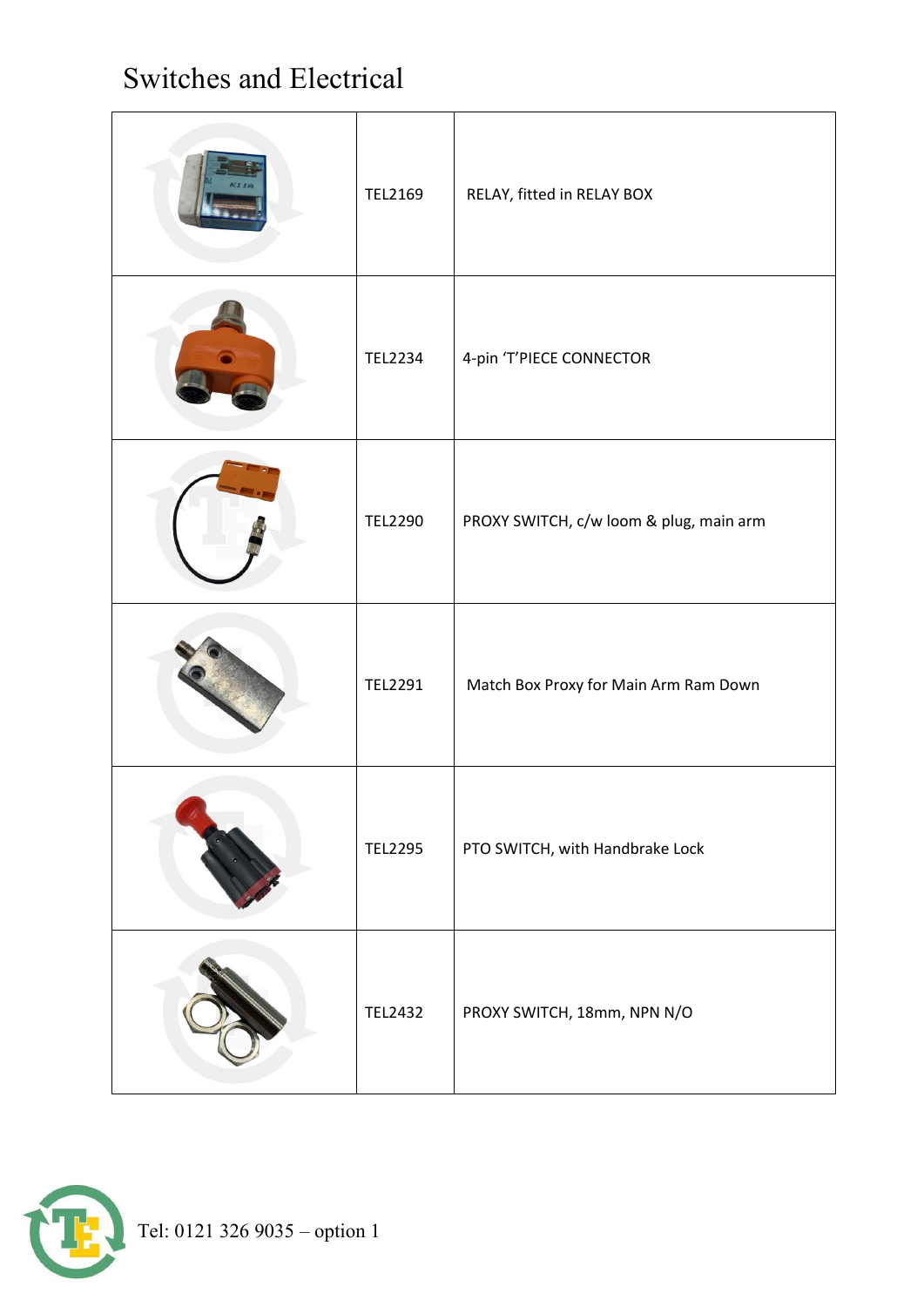#### Mechanical

| <b>TEM1186</b> | Cable tipping hook<br>(22/70006/A) |
|----------------|------------------------------------|
| TEM1186/1      | Clamps for tipping hook cable      |
| <b>TEM1248</b> | TOP SUSPENSION PLATE<br>(22/11843) |
| TEM1248/1      | Split leg cotter pin<br>(C8/43)    |
| TEM1248/3      | Washer<br>(MA1347)                 |
| <b>TEM1255</b> | Trigger kit, skip hook             |

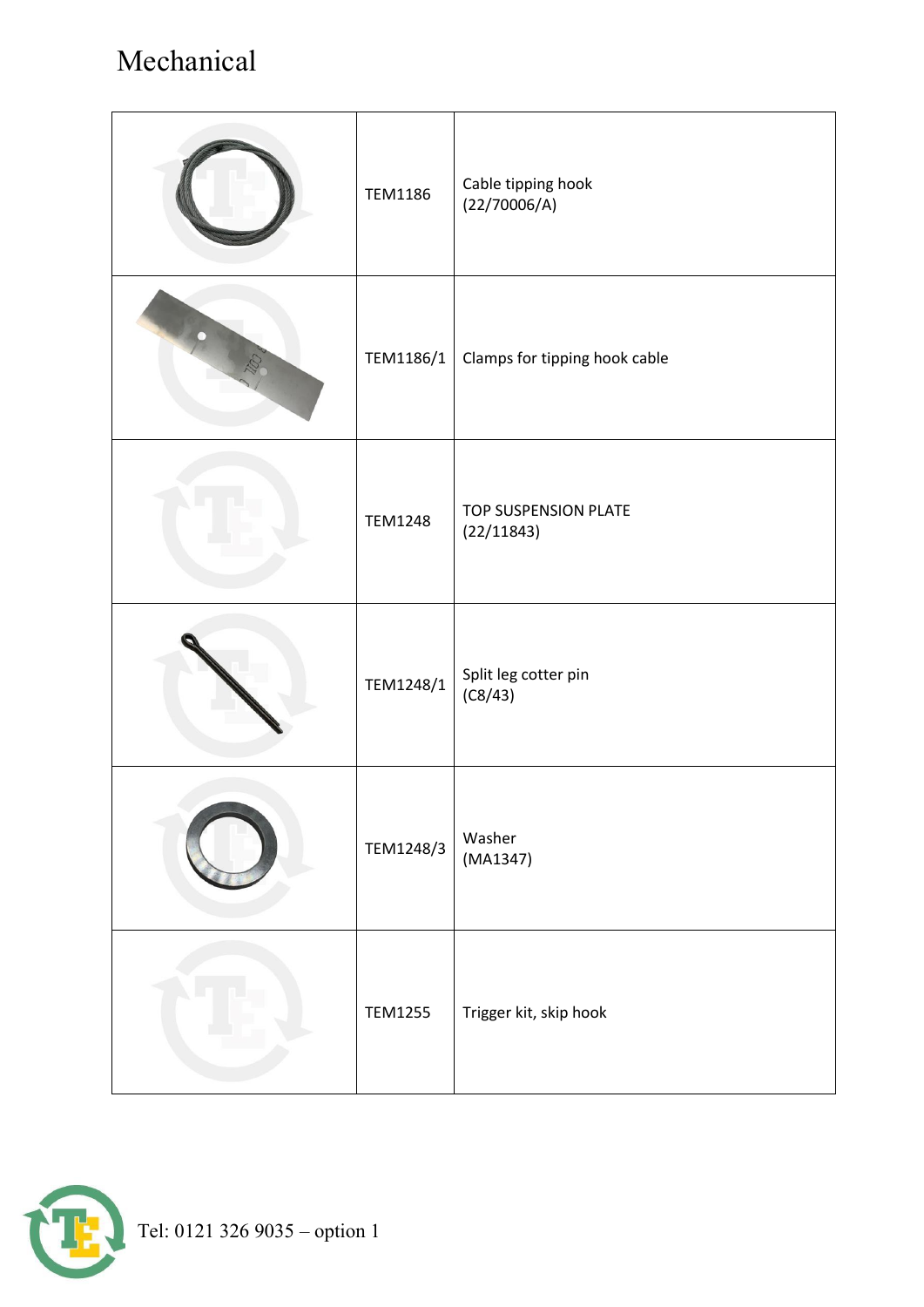| TEM1310        | Pin for suspension plate<br>(MA1346)      |
|----------------|-------------------------------------------|
| TEM1439        | Spring damper unit                        |
| TEM1474/1      | Bolt, special, for TEM1474                |
| <b>TEM1723</b> | Stabiliser Roller Wheel; Skip Wagon       |
| <b>TEM1822</b> | Skip net roller<br>(22/32051)             |
| <b>TEM1905</b> | DECAL, Skip Truck Control Valve, 4-handle |

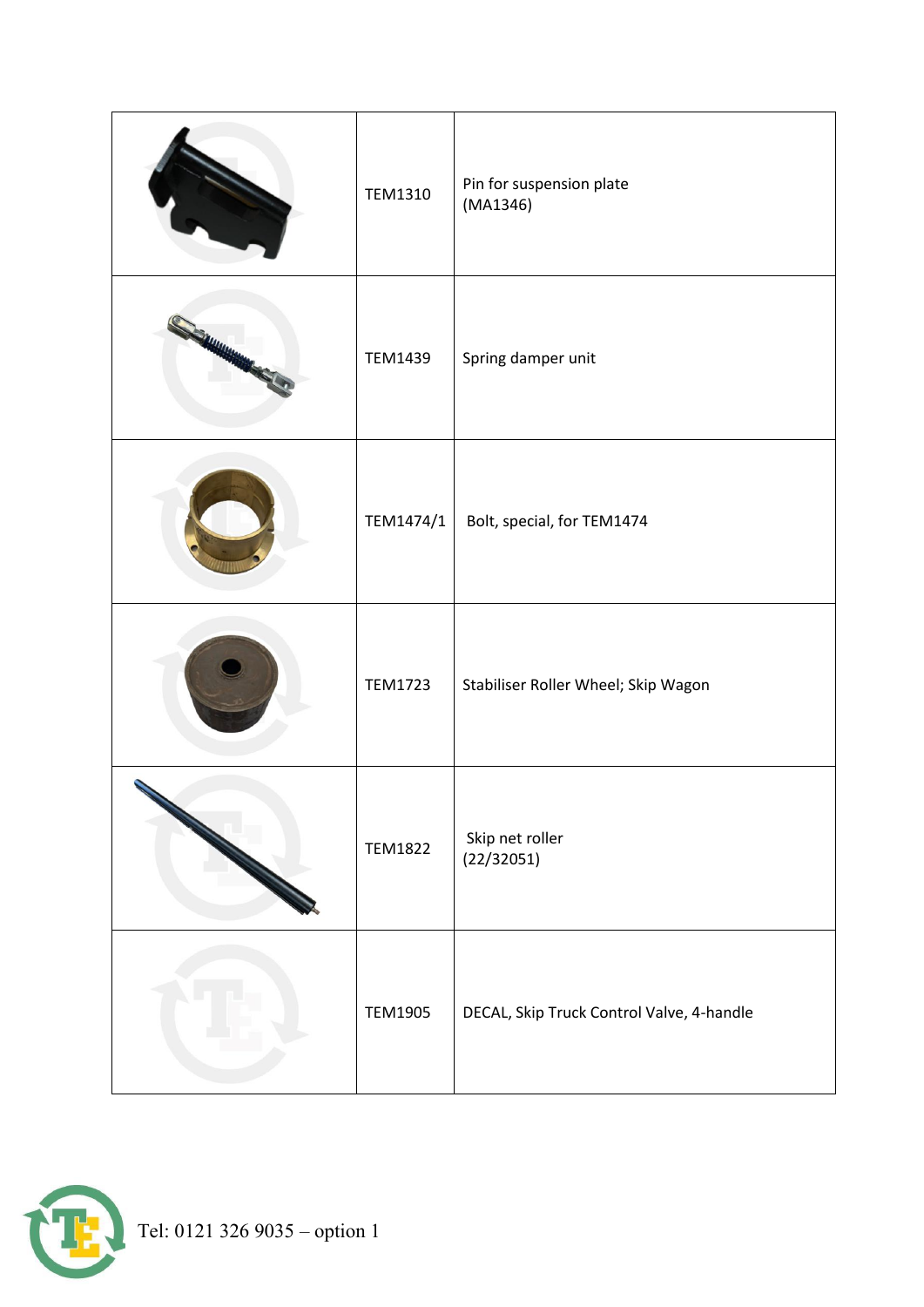| <b>TEM1906</b> | DECAL, Skip Truck Control Valve, 7-handle |
|----------------|-------------------------------------------|
|                | <b>Bush</b><br>(22/31170/06)              |
|                | Pin<br>(22/41150)                         |
|                | Skip stop chock                           |
|                | Plate for pin<br>(22/41152)               |

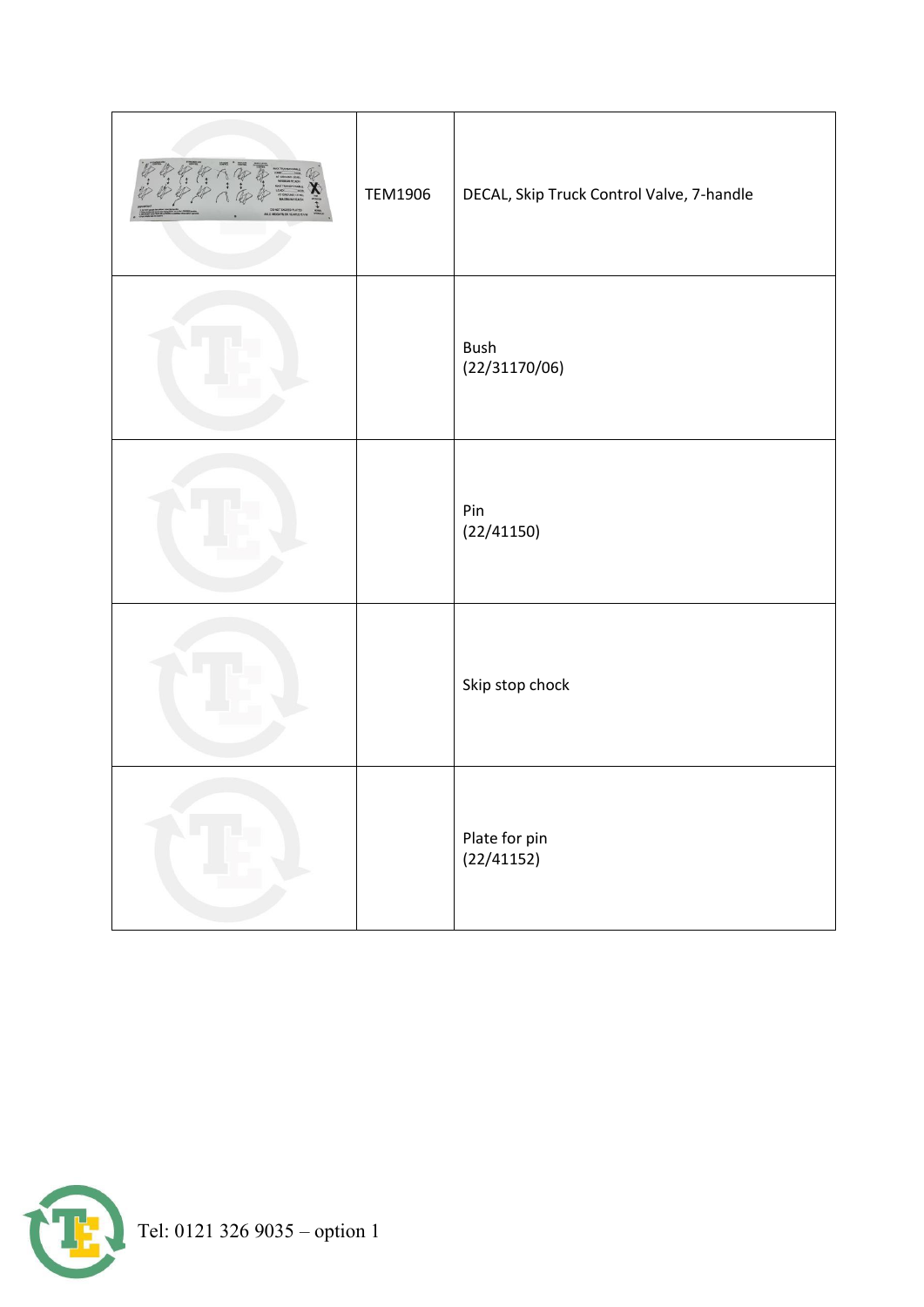#### Valves

| <b>TEV3045</b> | Skip Tip Hook Air Cylinder |
|----------------|----------------------------|
| TEV3045/1      | Connecting Rod for TEV3045 |

#### Filters

#### Electrical & Switches

|  | <b>TEL2263</b> | PROXY SWITCH, Hook Raise/Lower |
|--|----------------|--------------------------------|
|--|----------------|--------------------------------|

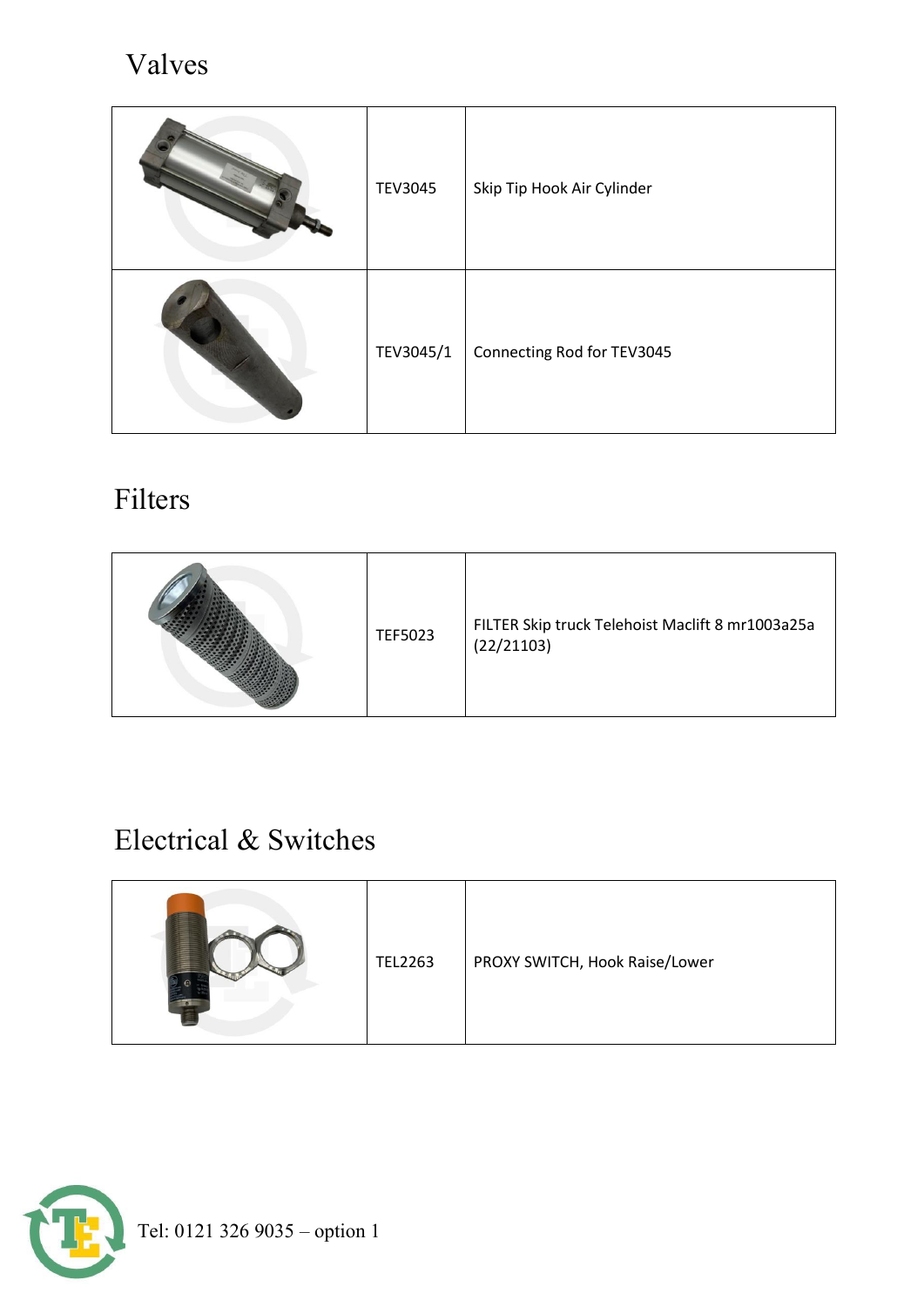|  | <b>TEL2290</b> | PROXY SWITCH c/w LOOM |
|--|----------------|-----------------------|
|--|----------------|-----------------------|

#### Mechanical

| <b>TEM1186</b> | Cable tipping hook<br>(22/70006/A)       |
|----------------|------------------------------------------|
| <b>TEM1240</b> | TIPPING HOOK, CH18PR Late<br>(22/31589)  |
| <b>TEM1248</b> | TOP SUSPENSION PLATE                     |
| <b>TEM1263</b> | TIPPING HOOK, CH18PR Early<br>(22/31075) |

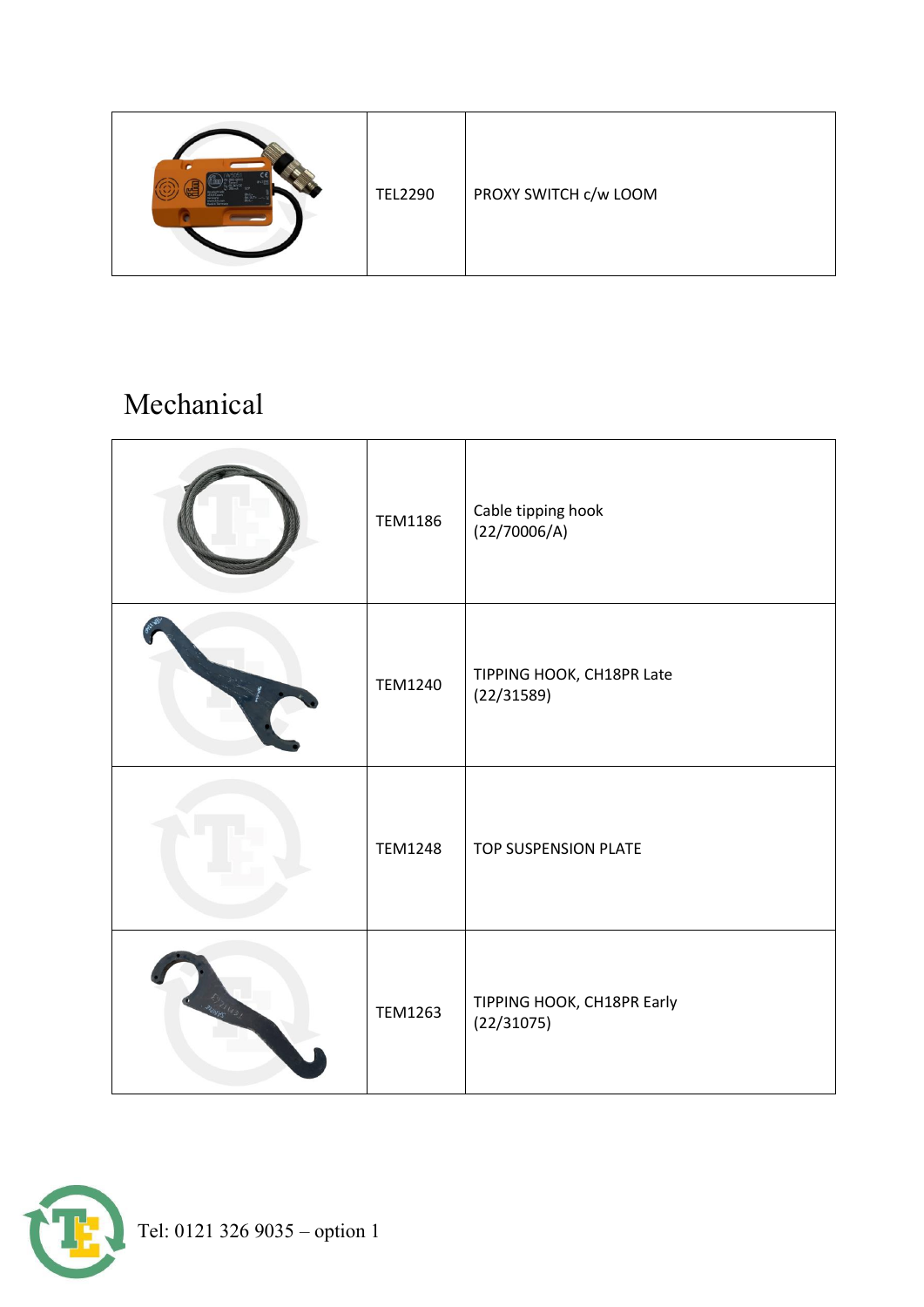| <b>TEM1382</b> | HOOK, Telehoist Roll on/off      |
|----------------|----------------------------------|
| <b>TEM1439</b> | Spring damper unit               |
| <b>TEM1473</b> | Wear pad<br>(22/41024)           |
| TEM1473/1      | Shim To Go With TEM1473          |
| <b>TEM1474</b> | SHIM, Telehoist Skip, Bottom Arm |
| TEM1822/1      | ANCHOR TUBE ASS'Y<br>(22/32006)  |

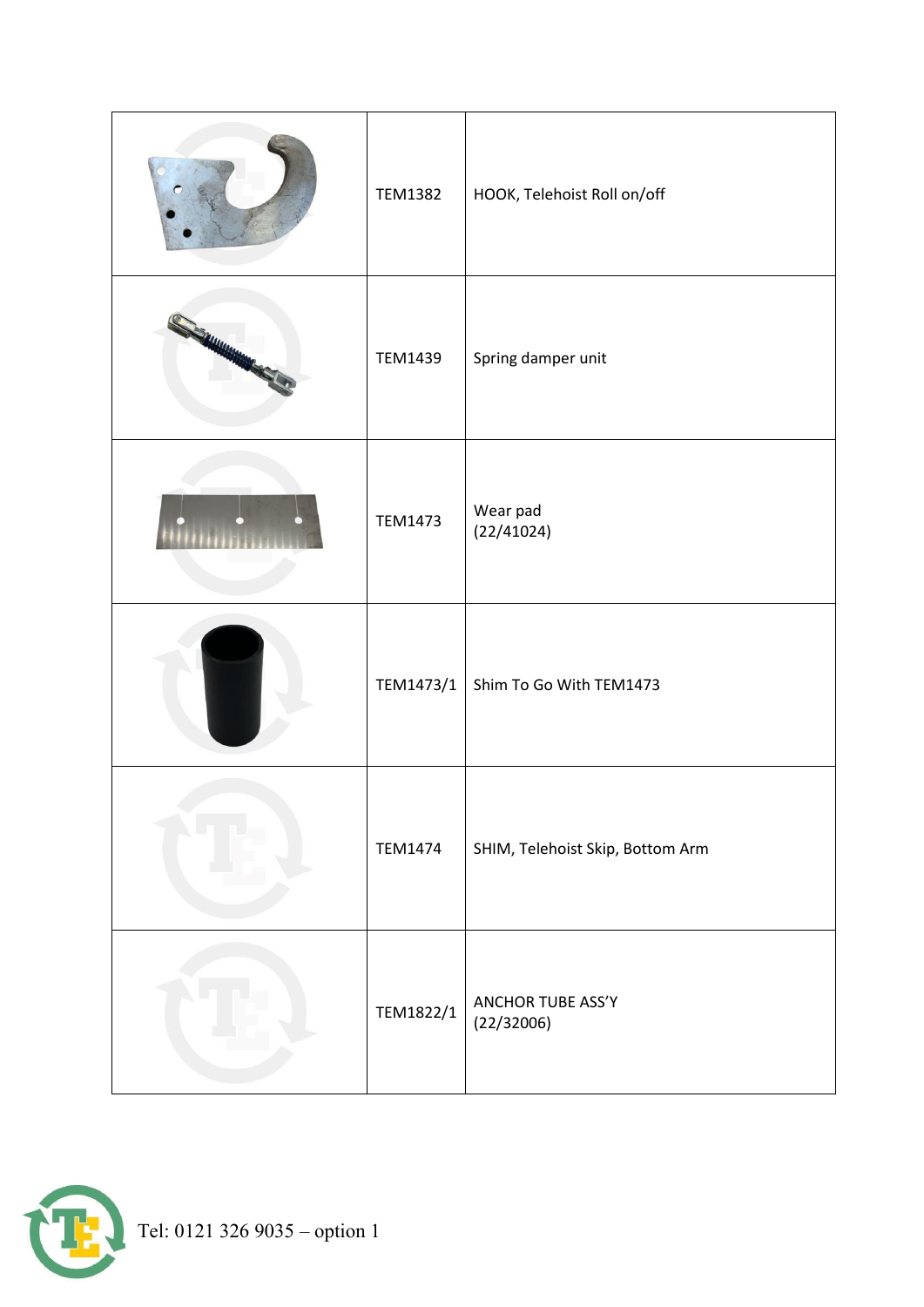| <b>TEM6063</b> | CENTRE PIN, HOOKLOADER LH22<br>(33/93088/01)  |
|----------------|-----------------------------------------------|
| <b>TEM1724</b> | BUSH, Rod End, Main Lift Ram<br>(SP-B0002)    |
| <b>TEM1726</b> | <b>BUSH, Stabiliser Wheel</b><br>$(SP-BOO18)$ |
| <b>TEM1727</b> | PIN; Main Lift Ram, Base End<br>(SB-PA0001)   |
| <b>TEM1729</b> | PIN; Stabiliser Wheel<br>(SB-PA0004)          |
| <b>TEM1723</b> | STABILISER ROLLER WHEEL<br>$(SP-G013)$        |

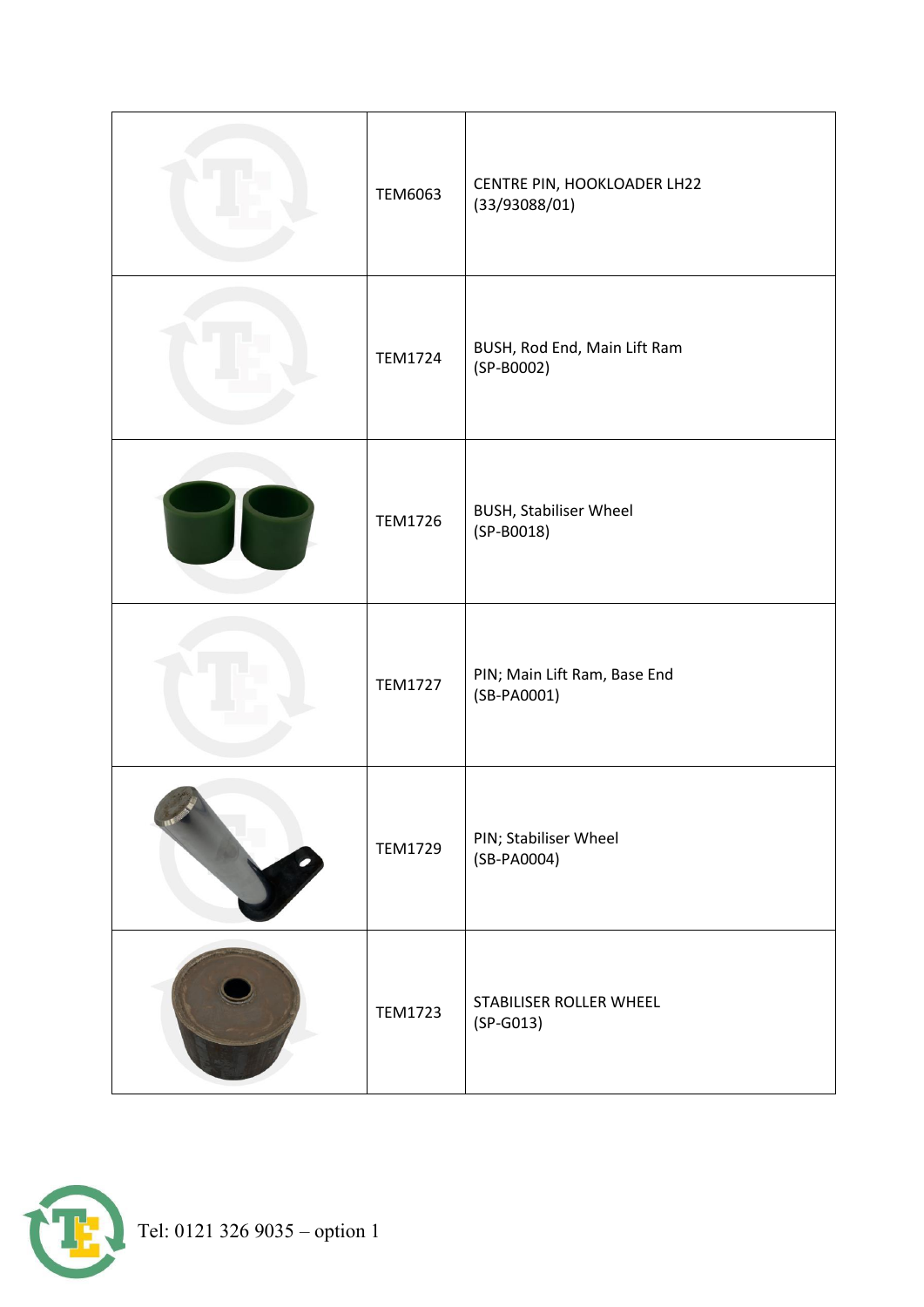| TEM1723/1      | BUSH, fits Roller Wheel TEM1723                     |
|----------------|-----------------------------------------------------|
| <b>TEM1725</b> | BUSH, Base End Main Lift Ram                        |
| <b>TEM1728</b> | PIN, Main Lift Ram, Rod End                         |
| <b>TEM1822</b> | Skip net roller                                     |
| <b>TEM1905</b> | DECAL; Skip Control Valve, 4-handle<br>$(SP-G0590)$ |
| <b>TEM1906</b> | DECAL; Skip Control Valve, 7-handle<br>$(SP-G0187)$ |

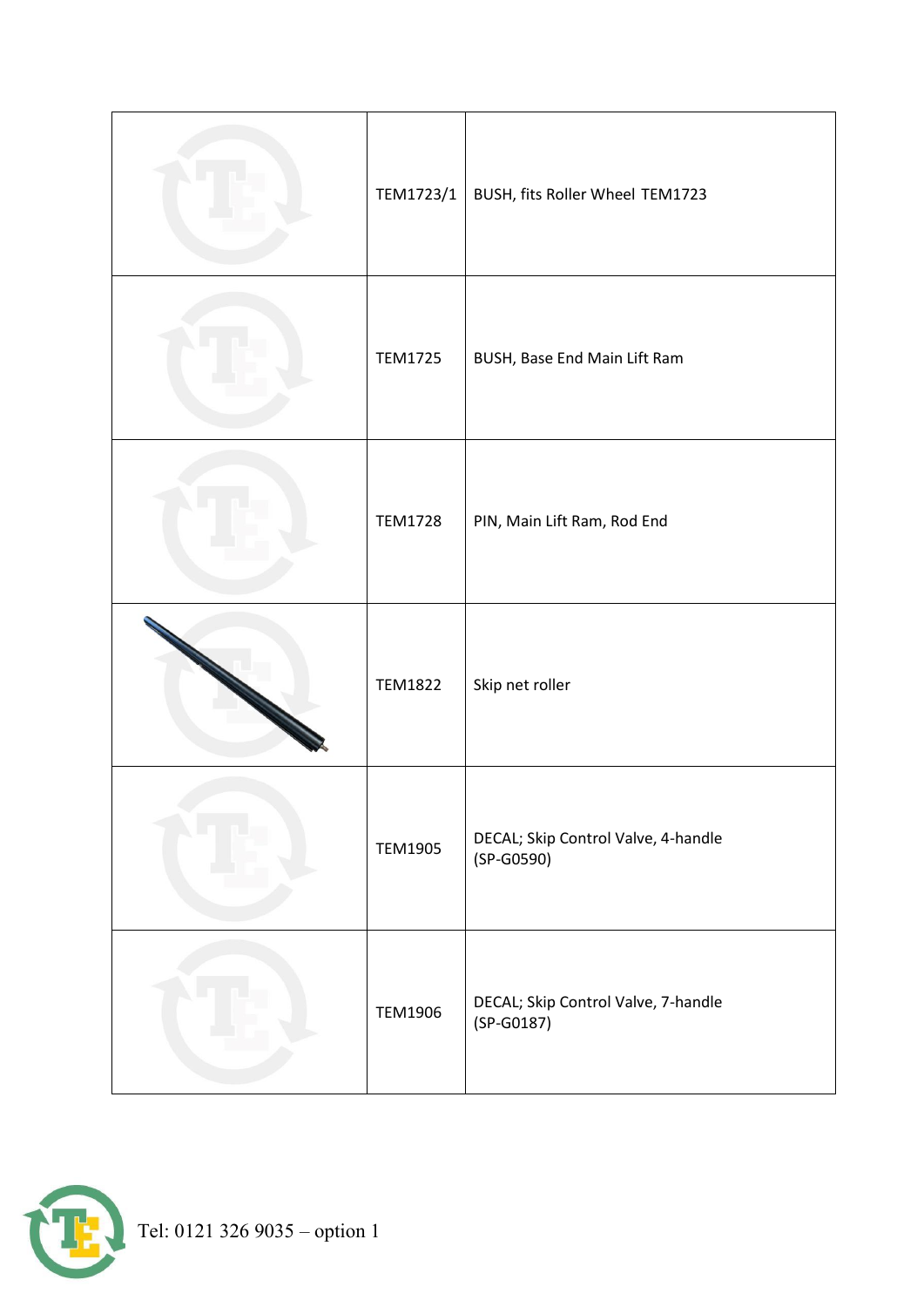| <b>TEM1930</b> | <b>TIPPING HOOK CH18PR</b>                |
|----------------|-------------------------------------------|
| <b>TEM6093</b> | Bump stop/rest, tip hook arms<br>SP-G0020 |
|                | SLIDE TOP LOADER<br>$(SP-G0336)$          |
|                | PIN FOR CLEVIS TOP LOADER<br>$(SP-G0325)$ |
|                | <b>CLEVIS TOP LOADER 16mm</b>             |
|                | SPRING TOP LOADER<br>(SP-G0324)           |